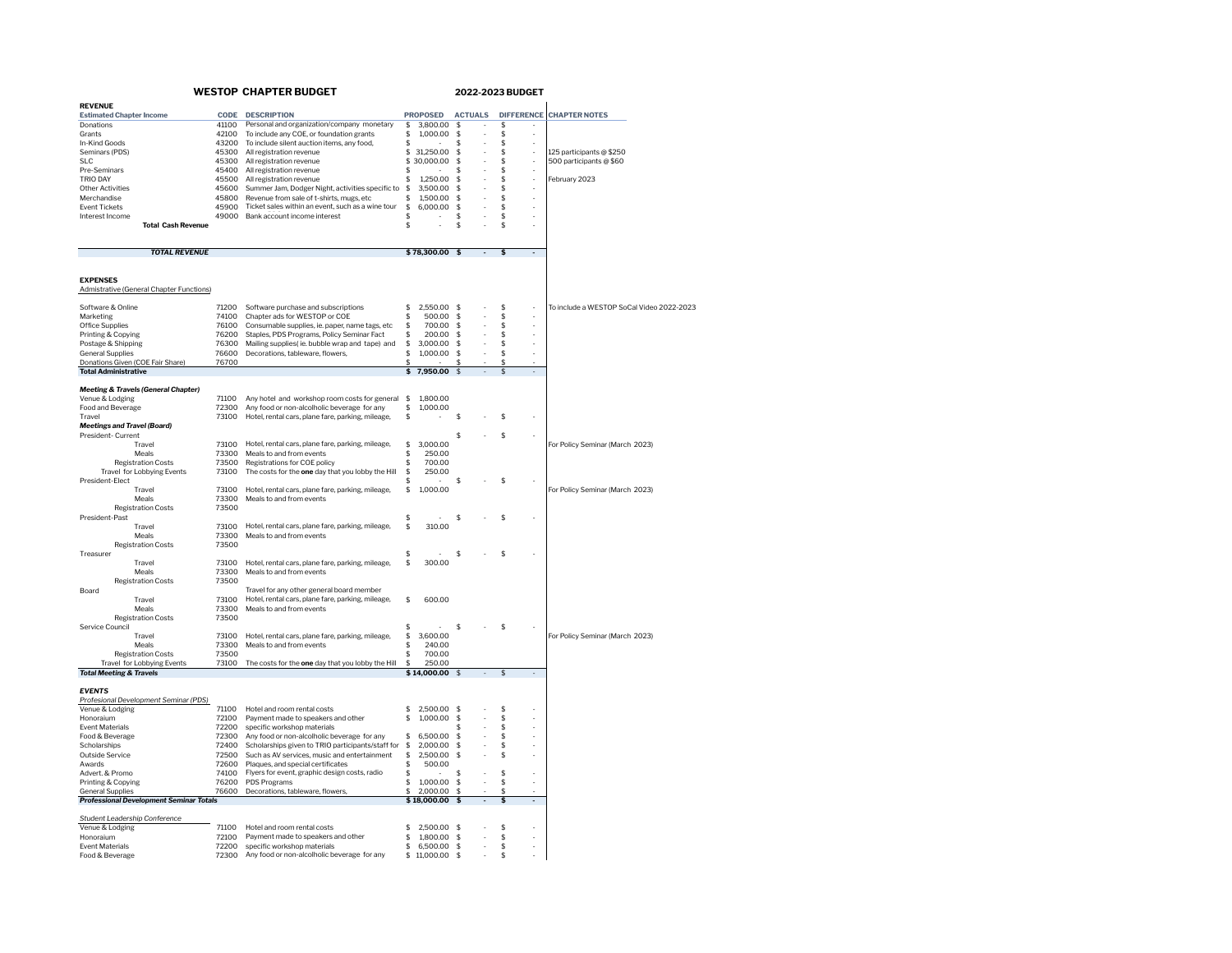| Scholarships<br>Outside Service<br>Awards                              | 72400<br>72500 | Scholarships given to TRIO participants/staff for<br>Such as AV services, music and entertainment | \$<br>\$<br>\$ | 3,000.00 \$<br>500.00 \$   |    |    | \$<br>\$ | ٠<br>٠ |
|------------------------------------------------------------------------|----------------|---------------------------------------------------------------------------------------------------|----------------|----------------------------|----|----|----------|--------|
| Advert, & Promo                                                        | 72600<br>74100 | Plaques, and special certificates<br>Flyers for event, graphic design costs, radio                |                | 500.00                     |    |    | \$       |        |
|                                                                        | 76200          |                                                                                                   |                |                            | \$ | ä, | \$       | ٠      |
| Printing & Copying                                                     |                | \$<br><b>SLC Programs</b><br>\$                                                                   |                | 1,000.00                   | \$ |    | \$       | ٠      |
| <b>General Supplies</b><br><b>Student Leadership Conference Totals</b> | 76600          | Decorations, tableware, flowers,                                                                  |                | 1,000.00<br>\$27.800.00 \$ | £. | ä, | \$       | ٠      |
|                                                                        |                |                                                                                                   |                |                            |    | ٠  |          | ٠      |
| <b>TRIO DAY</b>                                                        |                |                                                                                                   |                |                            |    |    |          |        |
| Venue & Lodging                                                        | 71100          | Hotel and room rental costs                                                                       | \$             |                            | \$ |    | \$       | ٠      |
| Honoraium                                                              | 72100          | Payment made to speakers and other                                                                | \$             | 400.00                     | \$ |    | \$       | ٠      |
| <b>Fvent Materials</b>                                                 | 72200          | specific workshop materials                                                                       |                | 500.00 \$                  |    |    | \$       | ٠      |
| Food & Beverage                                                        | 72300          | Any food or non-alcolholic beverage for any                                                       |                | 650.00                     | s  |    | \$       | ٠      |
| Scholarships                                                           | 72400          | Scholarships given to TRIO participants/staff for<br>\$                                           |                |                            | \$ |    | \$       | ٠      |
| Outside Service                                                        | 72500          | \$<br>Such as AV services, music and entertainment                                                |                |                            | \$ |    | \$       | ٠      |
| Awards                                                                 | 72600          | Plaques, and special certificates                                                                 |                |                            |    |    |          |        |
| Advert & Promo                                                         | 74100          | Flyers for event, graphic design costs, radio                                                     | \$             |                            | \$ |    | \$       | ٠      |
| Printing & Copying                                                     | 76200          | <b>TRIO Day Programs</b>                                                                          | \$             |                            | Ś  |    | \$       | ٠      |
| <b>General Supplies</b>                                                | 76600          | Decorations, tableware, flowers,                                                                  |                |                            | \$ |    | \$       | ٠      |
| <b>TRIO DAY Totals</b>                                                 |                |                                                                                                   | \$             | 1.550.00                   | \$ | ٠  | \$       | ٠      |
|                                                                        |                |                                                                                                   |                |                            |    |    |          |        |
| <b>Other Activities - Membership Engagement</b>                        |                |                                                                                                   |                |                            |    |    |          |        |
| Venue & Lodging                                                        | 71100          | Hotel and room rental costs                                                                       | \$             | 1,000.00 \$                |    |    | \$       | ٠      |
| Honorarium                                                             | 72100          | Payment made to speakers and other                                                                | \$             | $1.000.00$ \$              |    |    | \$       | ٠      |
| <b>Fvent Materials</b>                                                 | 72200          | specific workshop materials                                                                       | \$             | 500.00 \$                  |    |    | \$       | ٠      |
| Food & Beverage                                                        | 72300          | Any food or non-alcolholic beverage for any                                                       | \$             | 4.000.00                   | S  |    | \$       | ٠      |
| Scholarships                                                           | 72400          | Scholarships given to TRIO participants/staff for                                                 | \$             |                            | \$ |    | \$       | ٠      |
| Outside Service                                                        | 72500          | Such as AV services, music and entertainment                                                      | \$             | 1,000.00                   | \$ |    | \$       | ٠      |
| Awards                                                                 | 72600          | Plaques, and special certificates                                                                 |                |                            |    |    |          |        |
| Advert, & Promo                                                        | 74100          | Flyers for event, graphic design costs, radio                                                     | \$             |                            | \$ |    | \$       | ٠      |
| Printing & Copying                                                     | 76200          | Programs                                                                                          | \$             | 1.000.00                   | \$ |    | \$       | ٠      |
| <b>General Supplies</b>                                                | 76600          | Decorations, tableware, flowers,                                                                  | \$             | 500.00                     | -S |    | \$       | ٠      |
| <b>Other Activities Totals</b>                                         |                |                                                                                                   |                | \$9.000.00\$               |    | ä, | \$       | ٠      |
|                                                                        |                |                                                                                                   |                |                            |    |    |          |        |
| <b>TOTAL INCOME</b>                                                    |                |                                                                                                   | \$78,300.00    | S                          |    | \$ | ٠        |        |
| <b>TOTAL EXPENSES</b>                                                  |                |                                                                                                   |                | \$78,300.00                | \$ |    | \$       | ٠      |
| <b>NET INCOME</b>                                                      |                |                                                                                                   | \$             | ä,                         | \$ | ł, | \$.      |        |